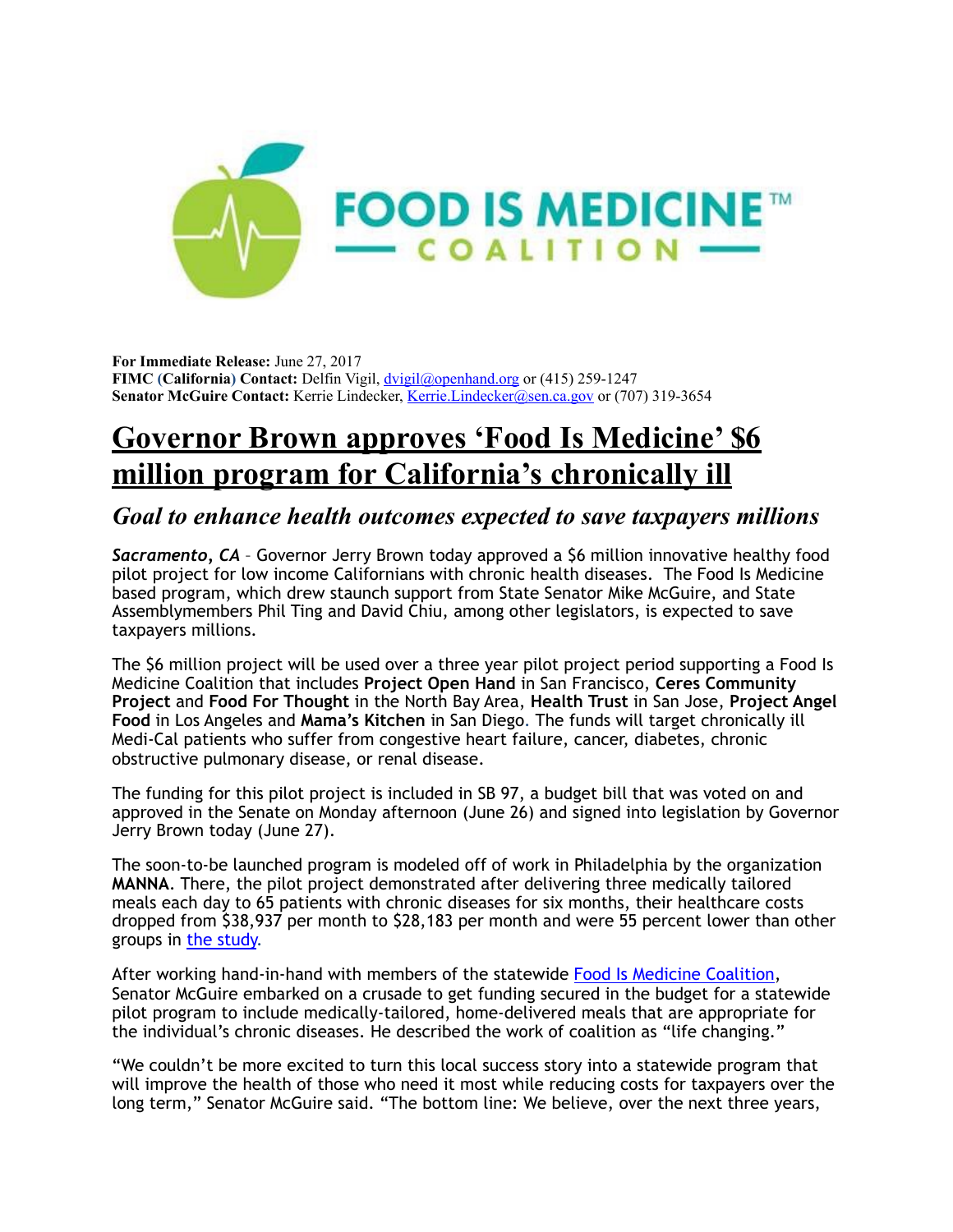we'll demonstrate enhanced health outcomes for chronically ill Medi-Cal patients and save millions in health care costs."

California State **Assemblymembers Phil Ting and David Chiu** strongly supported funding for this medically tailored meals project. Chiu sponsored the budget ask in the state assembly subcommittee in support of food as medicine. Alongside Chiu was **Assemblymember Blanca E. Rubio**, among others who testified in support. **State Senators Scott Wiener** and **Nancy Skinner** were also vocal supporters of the project.

A key catalyst that drove funding for this new pilot project included the results of a **UCSF/ Project Open Hand "Food Is Medicine"** research study that evaluated the impact of a medically tailored meal program for San Francisco and Alameda County residents with Type 2 Diabetes, HIV and/or dual diagnosis. The results, published earlier this year in the peerreviewed [Journal of Urban Health](https://link.springer.com/article/10.1007/s11524-016-0129-7) demonstrated a significant reduction in hospitalization (63%), an increase in medication adherence (50%) and a drop in ER visits (58%).

## **What experts are saying about the medically tailored meal program:**

"This is an exciting time for our agencies and those very vulnerable, critically ill Californians we serve. We are particularly thrilled that the California Legislature had the vision to launch the very first statewide, medically-tailored-meal program in the United States. California is once again leading the nation in the implementing low cost/high return medical interventions to improve the health of our most marginalized and underserved citizens."

## - **Mark Ryle, CEO Project Open Hand, San Francisco**

"Los Angeles has the highest food insecurity rate in the country. This pilot program will go a long way to make sure that people who are sick and hungry can get the food that not only keeps them alive, but will help them heal. We applaud the State of California for being visionaries in reducing food stress in the state, while bringing down the cost of health care. With a medically tailored intervention, we expect health care costs to be reduced by at least 20 percent."

#### - **Richard Ayoub, Executive Director, Project Angel Food, Los Angeles**

"We are thrilled for the opportunity to demonstrate that we can improve the health and wellbeing of vulnerable health-challenged California residents by providing medically tailored meals; and in doing so significantly decrease the cost of providing healthcare. A winning situation for all of California!"

#### - **Alberto Cortes, Executive Director, Mama's Kitchen, San Diego**

"High quality food is the missing piece of the puzzle for many patients, especially those on Medi-Cal who are often food insecure. We are grateful to Senator McGuire whose vision and leadership were critical to creating and forming this pilot project. The research is clear – when patients have enough healthy food, especially when it's tailored to their illness, they feel better and they do better. This translates to less emergency room visits, shorter hospital stays, a greater ability to adhere to treatment – and all of that leads to lower healthcare costs."

#### - **Cathryn Couch, CEO Ceres Community Project, Sonoma County**

"I am so pleased to see progress toward ensuring that the most critically ill patients have access to the food they need to stay healthy in their homes. Not only do these meals nourish,